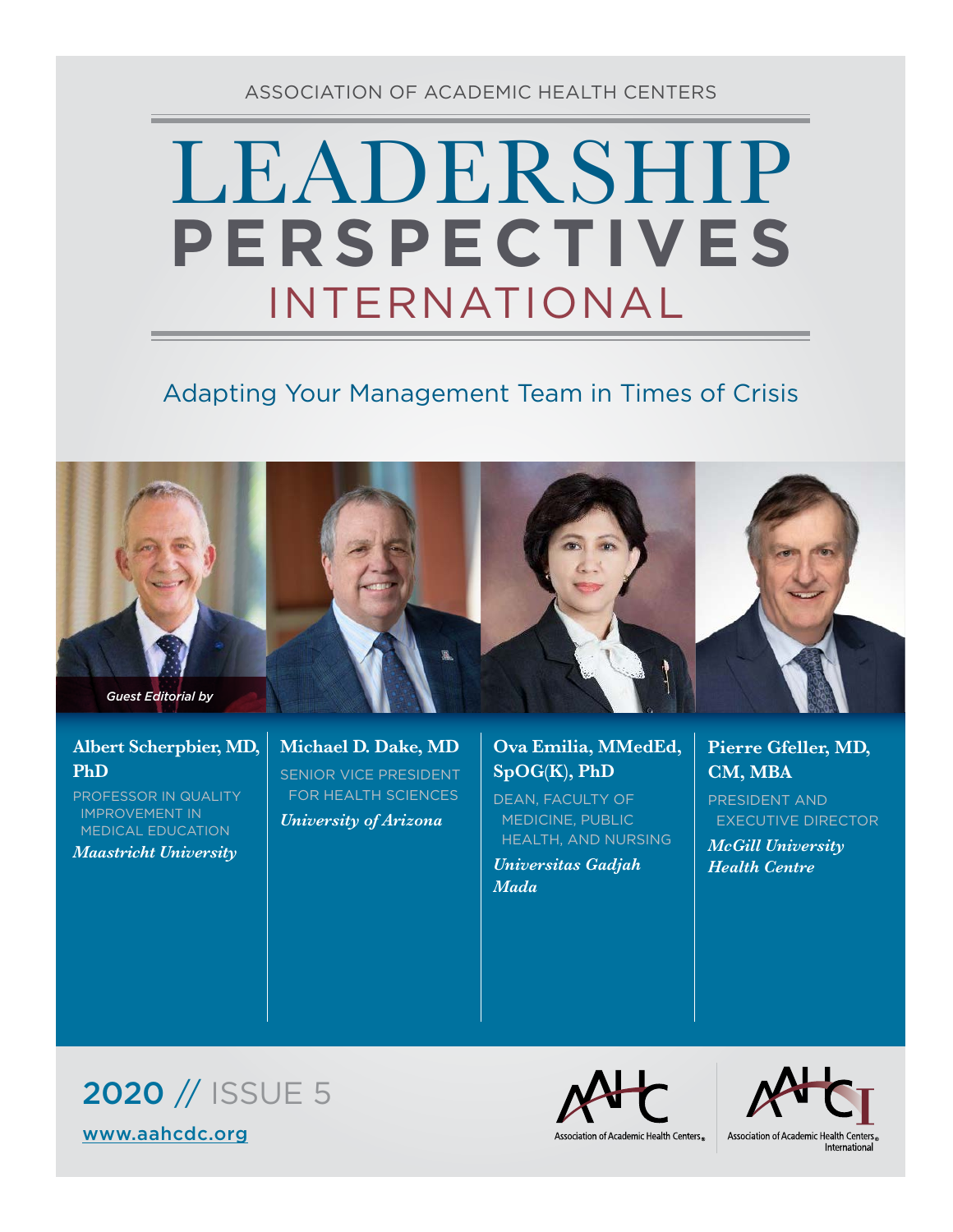# PERSPECTIVE

BY

**Albert Scherpbier,** MD, PhD

Maastricht University

Professor in Quality Improvement in Medical Education



The COVID-19 pandemic has had a huge impact worldwide, as we all have been witness to

personally or through various forms of media stories and articles. Of course, what we see on the news may not always be as objective as we would wish. The webinars, meetings, and publications provided by AAHC and AAHCI bring together the real stories of academic health center leaders. And, the open, honest climate within AAHC and AAHCI make these experiences even more important and relevant.

In this issue of AAHC's *Leadership Perspectives International,* three academic health center leaders from different parts of the world offer commentaries on the challenges of adapting their management teams in times of crisis, especially during the COVID-19 pandemic.

At the University of Arizona, Dr. Michael Dake described how his leadership team brought experts from different disciplines together to work in teams to solve the challenges of dealing with the pandemic. Working through the pandemic proved to be a dynamic process that inspired pivoting to consider accelerating online and hybrid education models.

Dr. Ova Emilia at Gadjah Mada University noted that the "new normal" of the pandemic stimulated their academic health system to work more closely together along three pillars: education, clinical and community services, and research. "We learned from our emergency response that, with proper coordination and communication, managing the crisis due to COVID-19 can become more focused."

Dr. Pierre Gfeller at McGill University Health Centre highlighted their leadership adaptability. There was a very good climate to work together to solve the issues. He emphasized that leadership and infrastructure are crucial and that regular activities should remain protected. Worrisome to his team's

crisis management are the consequences of many young people seeming to feel immune during this pandemic.

All these institutions implemented taskforces or command centers at a central level to be able to adapt quickly to changing situations. COVID-19 has made clear the importance of collaboration, engaging in scientific research together on a global level. The pandemic has made clear that we should collaborate in a broad span of disciplines. What is also clear is that normally very slow processes now move more quickly, such as clinical trials.

In Maastricht we had the same experience in our hospital. Ethical decisions about research normally can take some time. During the pandemic, these decisions often needed to be made within a day. It would be fantastic if we could keep that speed post-pandemic to stimulate our research findings to move more quickly to the patient and society.

CC ...the pandemic has made clear<br>that we should collaborate in a broad<br>span of disciplines. that we should collaborate in a broad span of disciplines.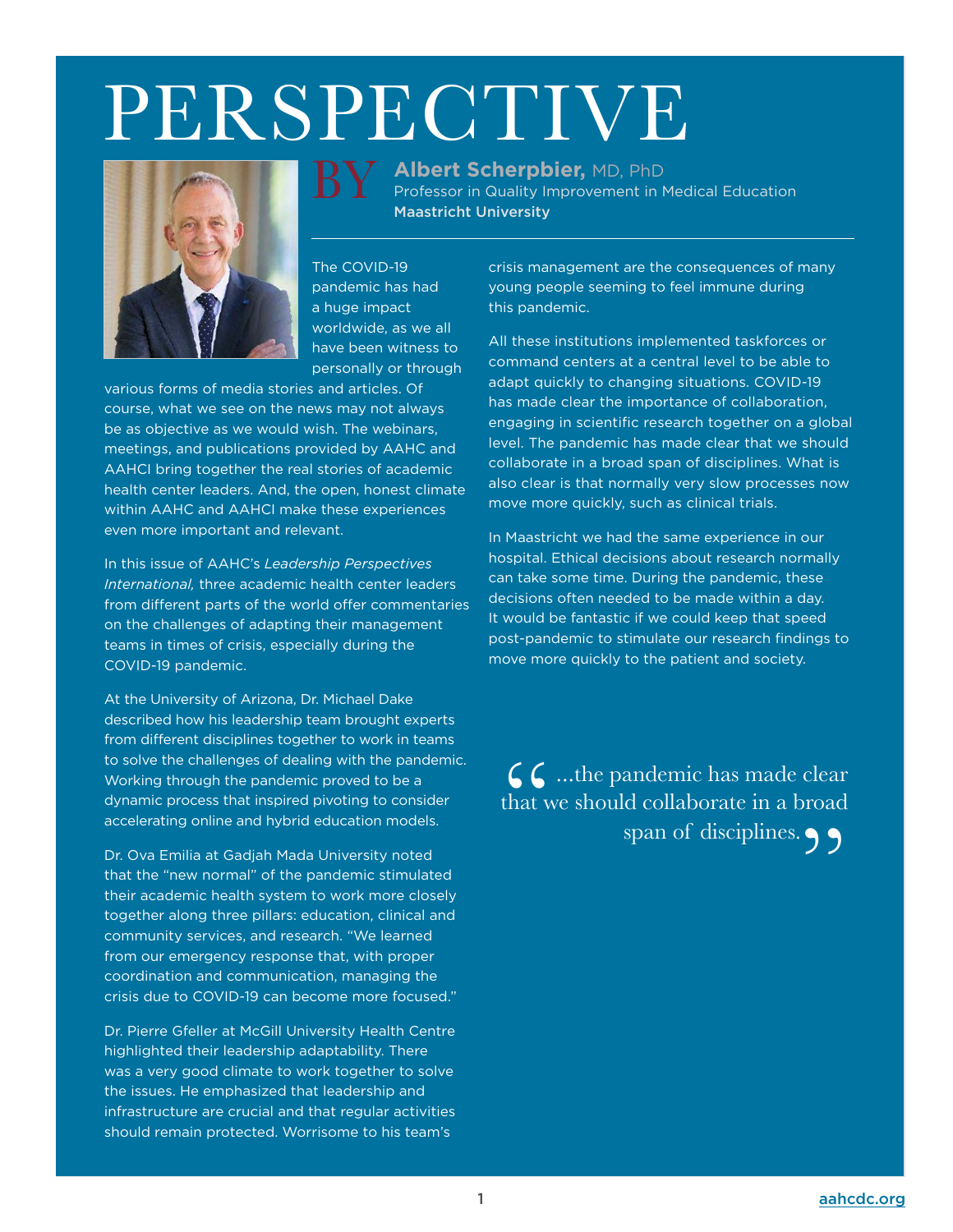

#### **Michael D. Dake, MD**

Senior Vice President for Health Sciences University of Arizona

The COVID-19 pandemic is without a doubt the most seismic event in our lifetime. In that context, being a health sciences university with five colleges within a larger university created unique challenges for us to adapt to. Our leadership response to the crisis included pulling experts from various disciplines and coordinating the make-up of teams around education, basic and applied research, and testing.

The university created an incident command center team and brought in individuals with corporate and military experience. Because some team members were external to our basic faculty, it was important to develop strong collaborative relationships so we could rely on their expertise in logistics and management of crisis situations. This took a rebalancing of our current faculty, staff, and administrators as they were working in new situations with individuals with whom they had not had previously worked. Each of the various task forces and working groups had elements of finance, HR, communications, and public relations, and we broke down these larger teams into smaller teams that could effectively carry out the work that needed to be done.

Many of the things that we were asked to do came from our relationship with the university. Of those, perhaps the most telling was our role in testing not only of our campus students, but also testing of faculty, staff, and citizens in our state. Initiating a monumental state-wide antibody testing program, which, to date, has tested over 30,000 citizens, took a great effort by a large number of people within health sciences, and perhaps constituted the largest single change in operations that we have undertaken during the pandemic.

At the same time, of course, many other dimensions of our operations were clearly affected, including education and research. We convened special task forces to look at the role of basic and clinical research in the time of the pandemic. Likewise, bringing our medical students, nursing students, pharmacy students, and public health students back to the

campus—and determining how that would be done and how we would blend online education with inperson clinical rotations—all required a concerted effort from which we learned a lot.

Many of these changes that we instituted will prepare us well for similar challenges in the future. One of the lessons we learned was that working through the pandemic is a dynamic process. With testing, for example, we started with antibody testing but soon realized that we needed to pivot to viral diagnostic testing. As of this writing, we performed more than 50,000 antigen and PCR diagnostic tests on students and employees. Another major lesson is that we have learned a lot about the role of simulation in education during the pandemic. In some ways, our experiences in the pandemic accelerated our thinking about adopting more online and hybrid modalities. A third lesson was that, even as we worked hard to address the challenges of the pandemic on a day-to-day basis—including absorbing budget cuts, it has been imperative that we also sustain planning for initiatives that we intend to resume once the pandemic ends.

The pandemic also underscored the inherent value that health sciences institutions like ours can bring to bear in national emergencies. The environment that we work in—with multiple colleges in the health sciences that include medicine, pharmacy, nursing, and public health—creates a rich palette. In showing the value of our expertise in areas such as epidemiology, testing protocols, and delivering health services under challenging conditions, our institution has demonstrated how public health can contribute to meet the challenges of a pandemic.

Medicine, nursing, pharmacy, and public health all have their respective roles, but when you combine them and draw experts from each field to work collaboratively on a common public health challenge, that is indeed powerful. The fact that we could draw upon people from our various colleges who may have had actual pandemic experience in other countries, or with diseases similar to COVID-19, has proven to have considerable and invaluable benefits.

CC Our leadership response to the crisis included pulling experts from various disciplines and coordinating the make-up of teams around education, basic and applied research, and testing.  $\bigcirc$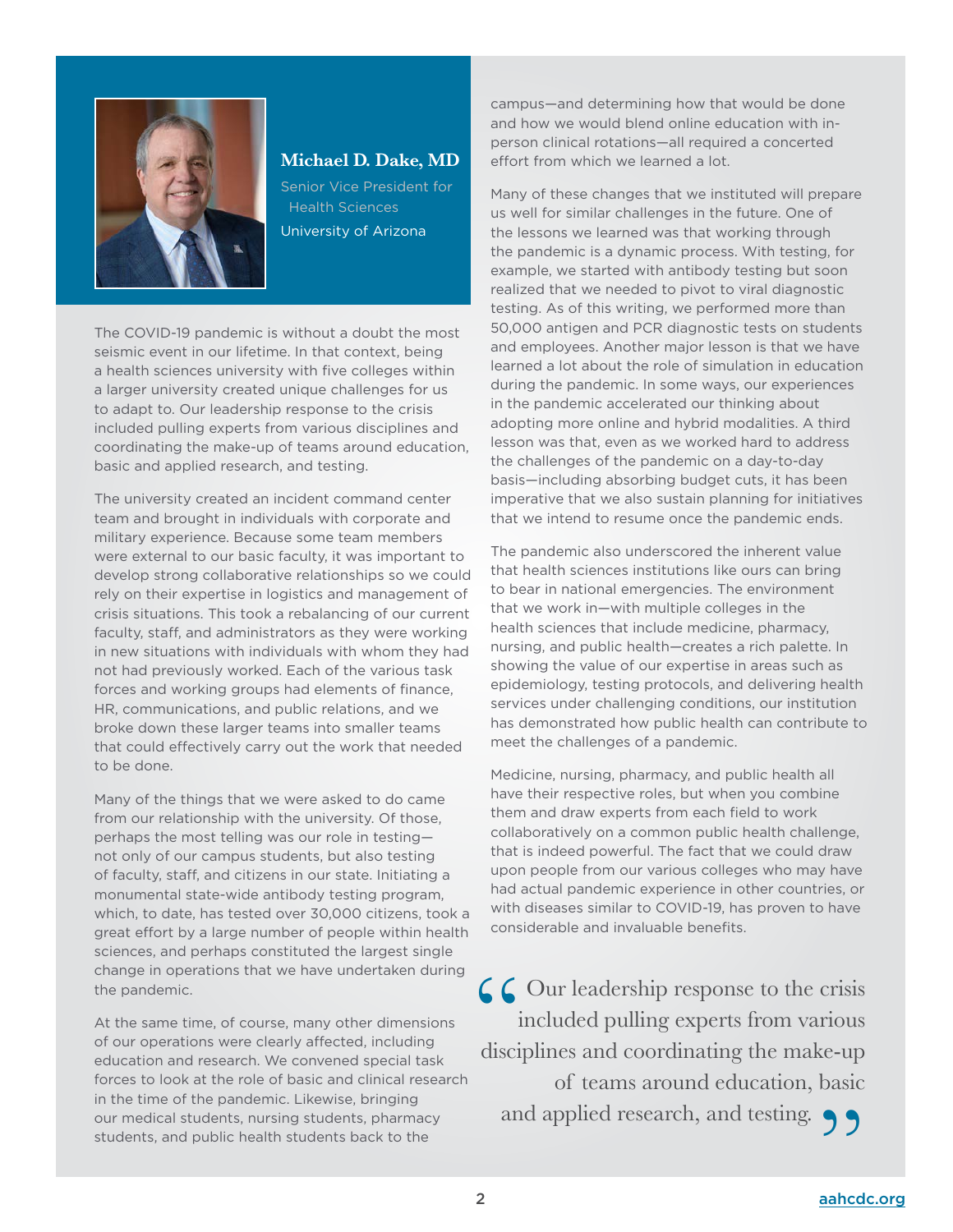

### **Ova Emilia, MMedEd, SpOG(K), PhD**

Dean, Faculty of Medicine, Public Health, and **Nursing** Universitas Gadjah Mada

The COVID-19 pandemic brings both challenges and opportunities for cooperation and collaboration between Academic Health System (AHS) Universitas Gadjah Mada (UGM) members and partners. The new normal convinced us that working together in the AHS concept can achieve many goals faster. We learned from our emergency response that, with proper coordination and communication, managing the crisis due to COVID-19 can become more focused. The implementation of countermeasures is more effective, efficient, and harmonious on a priority scale.

A taskforce, SATGAS COVID-19 AHS UGM, adapted the AHS in its role of leading coordination and communication among all stakeholders—internal and external (the university, AHS affiliated hospitals, private hospitals, the government including alumni, professional organizations, NGOs, and volunteers). In line with the Tridharma (three main pillars) of Higher Education, we focused on various innovations in the fields of education, research, clinical care, and community service—including health services.

#### **Education**

AHS UGM initiated a joint decision between faculty and academic hospitals to apply a protocol of clinical learning in responding to the challenges of education to ensure the learning process continued for medical students and specialist residents without compromising their safety. We also involved residents in assisting COVID-19 clinical service in our academic hospital as part of their clinical learning while minimizing the risk of infection and exposure for doctors, students, patients, and their families, as well as in their work environment. We designed a health protocol covering regulation for zonal areas, working hours, mobility restrictions for clinical rotation students, and regular health assessments of students and academic staff.

#### Clinical and community services

AHS UGM also played a role in disseminating information and knowledge sharing related to COVID-19 to the public and professional groups. Transdisciplinary media teams (Health Promoting University and INAHEALTH Channel) worked in synergy—compiling the latest COVID-19 information and issues, creating evidence-based information media, and disseminating this information through various media. Dozens of webinars and online courses have been conducted and attended by more than 11,000 participants from clinical groups in referral services, primary care providers, cross-sector health workers, managers of health institutions, and policymaking groups. This knowledge management approach enabled the Indonesian health system to manage the COVID-19 outbreak..

Some collaborative activities have been conducted to increase hospital and regional surge capacity in dealing with the coronavirus and to activate the disaster management system in hospitals and the health system.

 $C$  Academic health systems can achieve many targets faster than usual, especially in extraordinary and unpredictable situations requiring coordination, communication, integration, and synergy.  $\bigcirc$ 

#### Research

In response to the pandemic, we have adapted the administration of research grants provided by UGM to extend project durations in anticipation of delays due to the pandemic. The adaptation also allows modification of research plans funded by UGM to topics related to COVID-19 response. We have further adjusted the AHS UGM research priority focus to incorporate COVID-19. Accordingly, 53 COVID-19 research projects conducted by UGM faculty have been registered as of August 2020. These include development of RI-GHA, a COVID-19 rapid diagnostic test which was created in collaboration with Hepatika Laboratory Mataram and Universitas Airlangga. RI-GHA is an antibody-based test detecting IgM and IgA produced by the body in response to SARS-CoV-2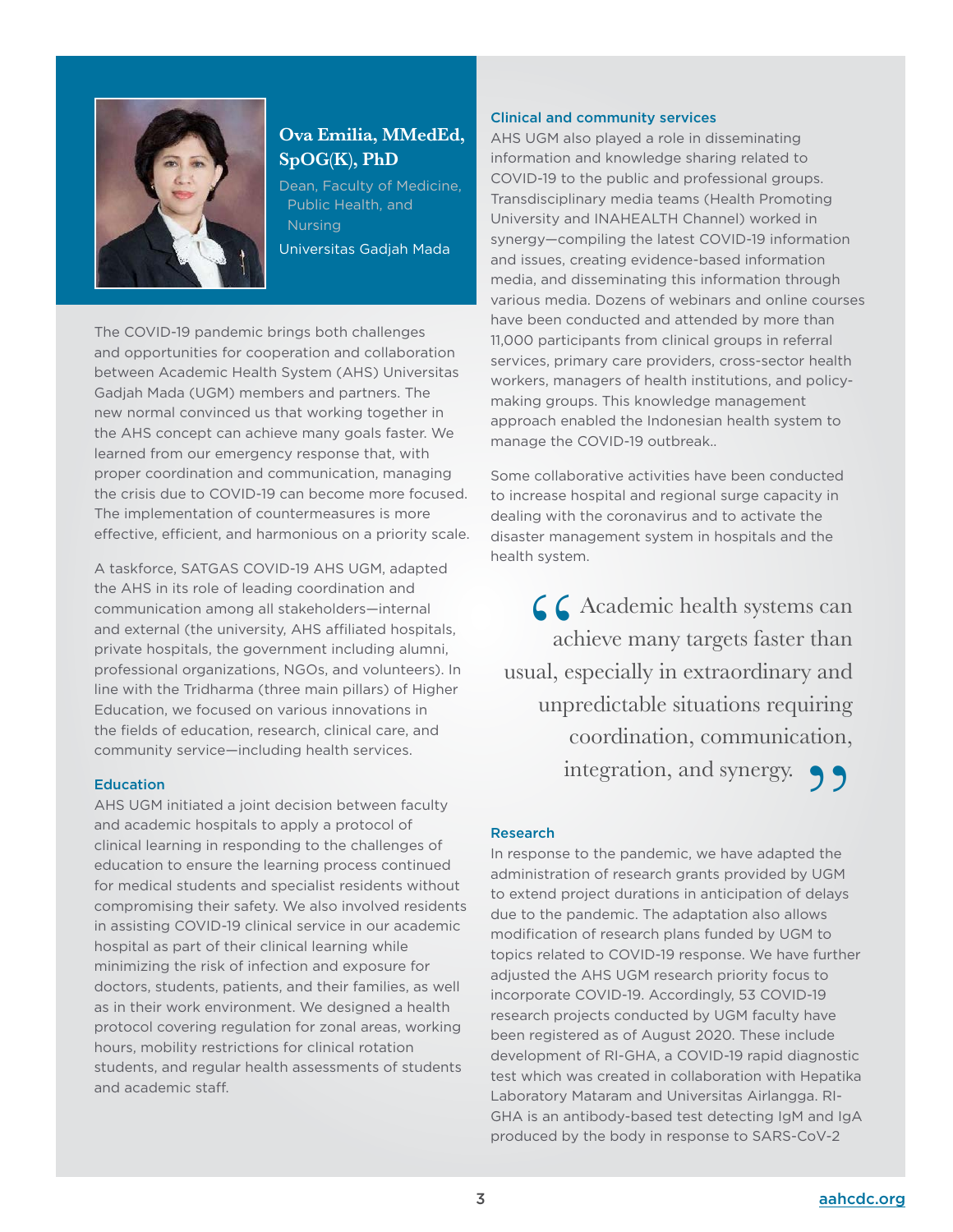infection. UGM, through transdiscipline collaboration, also has successfully designed the COVID-19 detector, GeNose C19 (Gadjah Mada Electronic Nose), which has received permission for distribution and marketing from the Ministry of Health of the Republic of Indonesia. Another important COVID-19 research conducted by AHS UGM is SARS-Cov-2 genome sequencing with high-grade coverage quality from COVID-19 patients managed by AHS UGM hospitals. These SARS-Cov-2 genome sequences have been published in the GISAID data base. Currently, AHS UGM is also in preparation to engage in strategic international COVID-19 collaborative research projects, including establishment of a healthcare worker COVID-19 risk exposure strategy; clinical trials of COVID-19 prophylaxis for healthcare workers; and COVID-19 vaccine trials.

Academic health systems can achieve many targets faster than usual, especially in extraordinary and unpredictable situations requiring coordination, communication, integration, and synergy. Collaboration, coordination, and maintaining alignment of the AHS UGM missions are key.